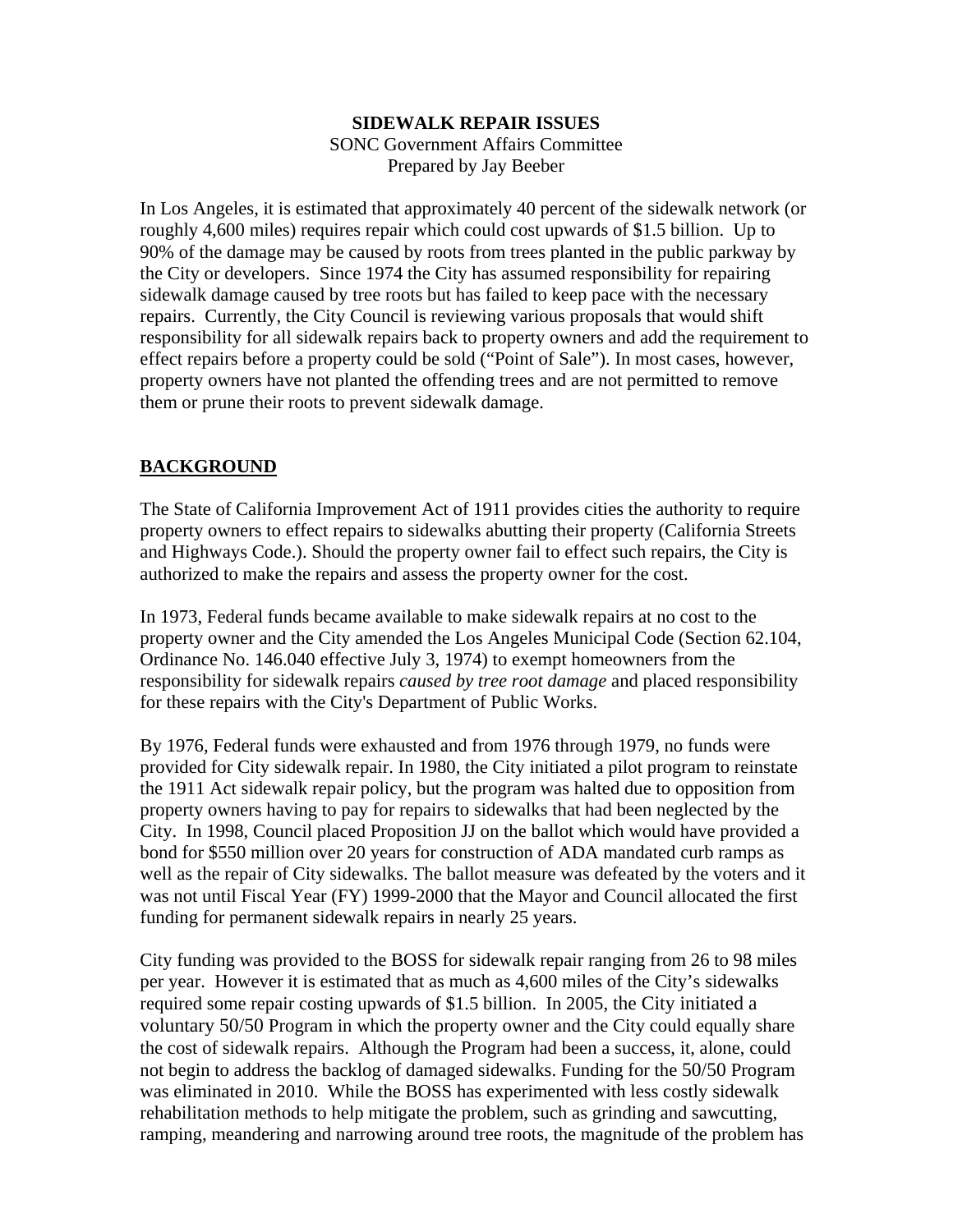not been reduced. Additionally, because of the hazards posed by these broken sidewalks, the City pays out approximately \$2 to \$4 million per year in injury settlements.

A Council Motion (Parks-Smith) was introduced in September of 2005, instructing BSS to develop recommendations for implementing a point-of-sale plan for fixing sidewalks, whereby damaged sidewalks would be required to be certified as safe before escrow closed on a property transaction; effectively shifting the cost of repairs due to tree root damage back to individual property owners. The Council and its committees debated various proposals but failed to reach a consensus for definitive action.

Momentum was re-ignited with the adopted City Budget for fiscal year 09-10, which called for the implementation of a point-of-sale program. Subsequently, the City Attorney submitted a draft Ordinance which would repeal the tree root growth exception, effectively eliminating City responsibility for repair of curbs, driveways and sidewalks damaged by any cause, including tree root growth, and requiring adjoining property owners to commence the work of repair of sidewalks within ninety (90) days of a Notice to Repair.

Recently, the Bureau of Street Services acknowledged that they have not been able to locate any back up information to validate the sidewalk damage and repair cost estimates that have been cited throughout the review process. In addition, there is no qualitative information available with regard to specific types and respective quantities of substandard conditions. BOSS has, therefore, recommended conducting a detailed survey to evaluate and catalogue all City sidewalks and parkways for condition, proximity, causes of damage and physical description prior to Council action. This comprehensive survey is estimated to take approximately three years to complete. The cost estimate for conducting the survey is expected to be completed within the next 90 days but could cost as much as \$10 million.

# **PROPOSALS**

Over the past seven years, various proposals have been suggested to deal with the City's sidewalk repair problem, including the aforementioned point-of-sale program. A number of those proposals are briefly listed below.

### 1. Citywide Bond

A Citywide bond would create an indebtedness to fund the sidewalk repairs (bond development costs must be absorbed by the City). However, repayment of the bond and interest would require raising taxes or cutting funds from other areas of the budget. The bond would need 2/3 voter approval. The bond development phase would take at least one year.

### 2. Assessment District(s)

Property owners within the City can form an assessment district to repair their sidewalks. These districts do not require contiguous properties and the districts can be of any size. However, should property owners vote and fail to approve the assessment; the City is at risk for the considerable time, effort and expenses expended to propose the district. Besides the assessment district formation costs, the ongoing administrative costs are approximately 20% of the assessment amount. The Bureau of Engineering has resources